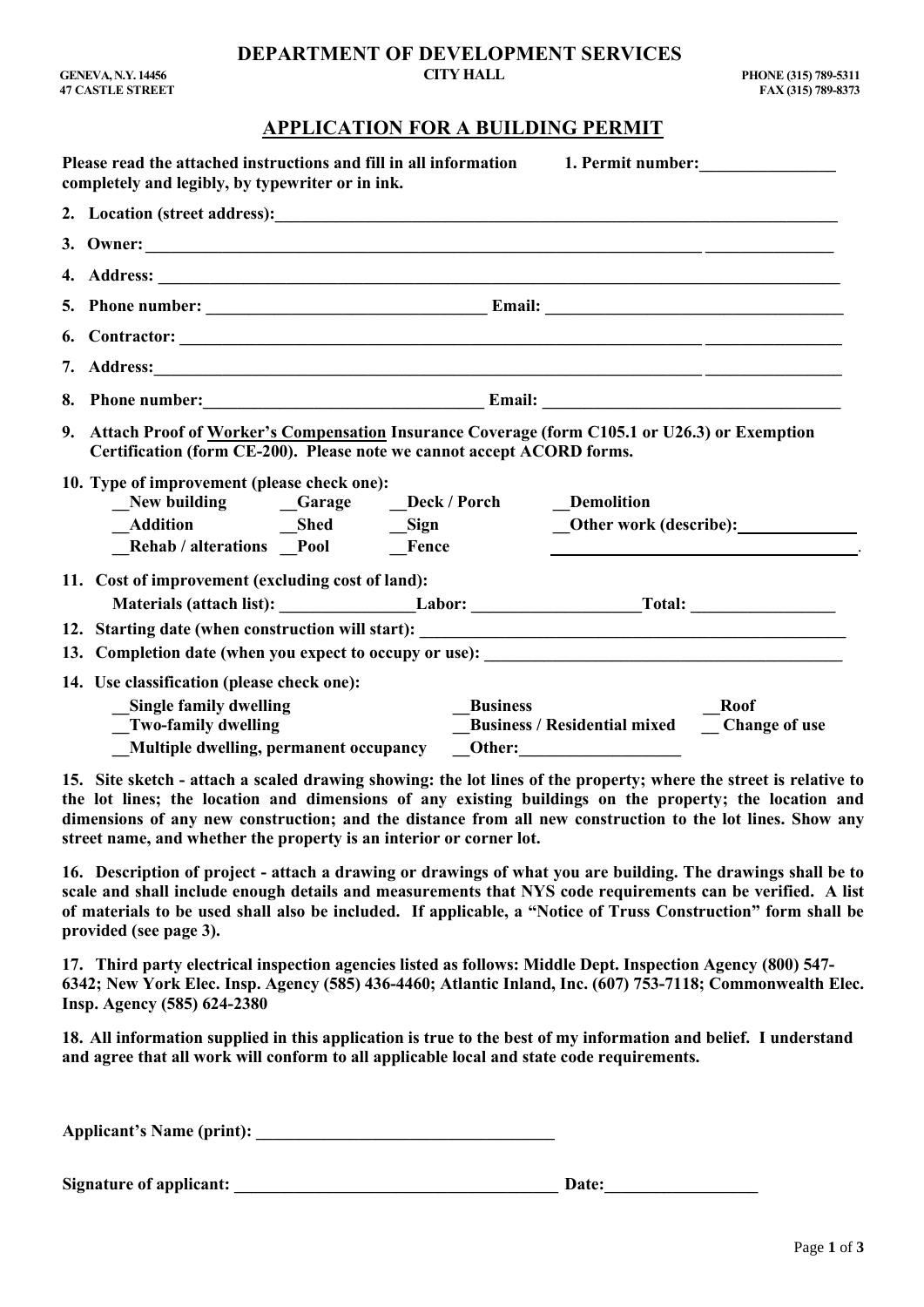#### **BUILDING PERMIT INFORMATION (Read before you sign)**

- **1) The proposed construction is to be completed before the building permit expires. The building permit is good for one (1) year.**
- **2) Extensions of up to six (6) months will be granted only if the project is of an unusually large nature or if circumstances offered that make the completion of the job impossible within the allowed one (1) year time frame.**
- **3) Failure to complete and have all phases of the project inspected within the one (1) year time frame will require application for an extension or a new permit along with associated fees.**
- **4) The following inspections are required. It is the responsibility of the property owner or the contractor to call this office to arrange an inspection. A twenty-four (24) hour (one business day) advance notice shall be given: A) footer; B) foundation; C) rough framing; D) insulation; E) plumbing; F) electrical; G) special; H) final.**
- **5) Projects utilizing truss type construction, pre-engineered wood construction, and/or timber construction must complete the attached form and include it with the Building Permit Application.**
- **6) A Certificate of Occupancy cannot be issued unless the various inspections have been made. Without a Certificate of Occupancy, the construction cannot be legally occupied. The Certificate of Occupancy shall not be considered as certification of location of lot boundaries or property division lines. It is the owner's obligation to adhere to all code requirements and setbacks.**
- **7) A rough electrical inspection and a final electrical inspection are required. Electrical inspections are done by a third party (not the city); Electrical inspectors and their respective phone numbers are included on the application #17. This office will need to be provided certification that these inspections have been made and finalized. All electrical inspections are done at the owner's or contractor's expense.**
- **8) If work that needs to be inspected is covered before the inspector can verify it, the work will have to be exposed to facilitate the inspection. This is done at the owner's or contractor's expense.**
- **9) Footers shall bear on soil a minimum of 42" below grade unless otherwise approved. This includes post holes for attached decks, porches and landings.**
- **10) Once a construction plan is approved, changes of that plan can be made only with the approval of this office. The scope of permitted work is limited to what was described in the permit letter. Any additional work must be approved before it can be undertaken.**
- **11) Please be advised that failure to comply with applicable regulations and/or conditions of the permit or should hazardous or unsafe conditions develop, we reserve the right to stop work and/or issue a court appearance ticket to pursue the matter through authorized legal means. Please ask if you have concerns, or questions, about any aspect of the project.**
- **12) All new work is to be done in conformance with the provisions of the New York State Uniform Fire Prevention and Building Code.**

**NOTE: Applications which are incomplete or lack all required submittals & signatures will be returned without processing. Thank you for your co-operation.**

| <b>Property Owner's Name (print):</b> | <b>Contractor's Name (print):</b> |
|---------------------------------------|-----------------------------------|
| <b>Property Owner's Signature:</b>    | <b>Contractor's Signature:</b>    |
| Date:                                 | Date:                             |

### **DO NOT FILL IN BELOW THIS LINE (FOR OFFICE USE ONLY)**

- **19. Zoning district:\_\_\_\_\_\_\_\_\_\_\_\_\_\_\_\_\_\_\_\_**
- **20. Setbacks:\_\_\_\_\_\_\_\_\_\_\_\_\_\_\_\_\_\_\_\_\_\_\_\_\_**
- **21. Lot coverage:\_\_\_\_\_\_\_\_\_\_\_\_\_\_\_\_\_\_\_\_\_\_**
- **22. SBL#:\_\_\_\_\_\_\_\_\_\_\_\_\_\_\_\_\_\_\_\_\_\_\_\_\_\_\_\_**
- **23. Building permit fee:\_\_\_\_\_\_\_\_\_\_\_\_\_\_\_\_**
- **24. Date approved or denied:\_\_\_\_\_\_\_\_\_\_\_**
- **25. By:\_\_\_\_\_\_\_\_\_\_\_\_\_\_\_\_\_\_\_\_\_\_\_\_\_\_\_\_\_\_**
- **26. Notes:\_\_\_\_\_\_\_\_\_\_\_\_\_\_\_\_\_\_\_\_\_\_\_\_\_\_\_\_**
- **27. Other possible approvals required:**
	- **Zoning variance**
	- **Special use permit**
	- **Subdivision and/or site plan approval**
	- **Architectural review**
	- **Commercial Design Advisory Team (CDAT)**
	- **Water and Sewer Department approvals**
	- **Historical District**
	- **County Planning Board**
	- **SEQR**
	- Other: